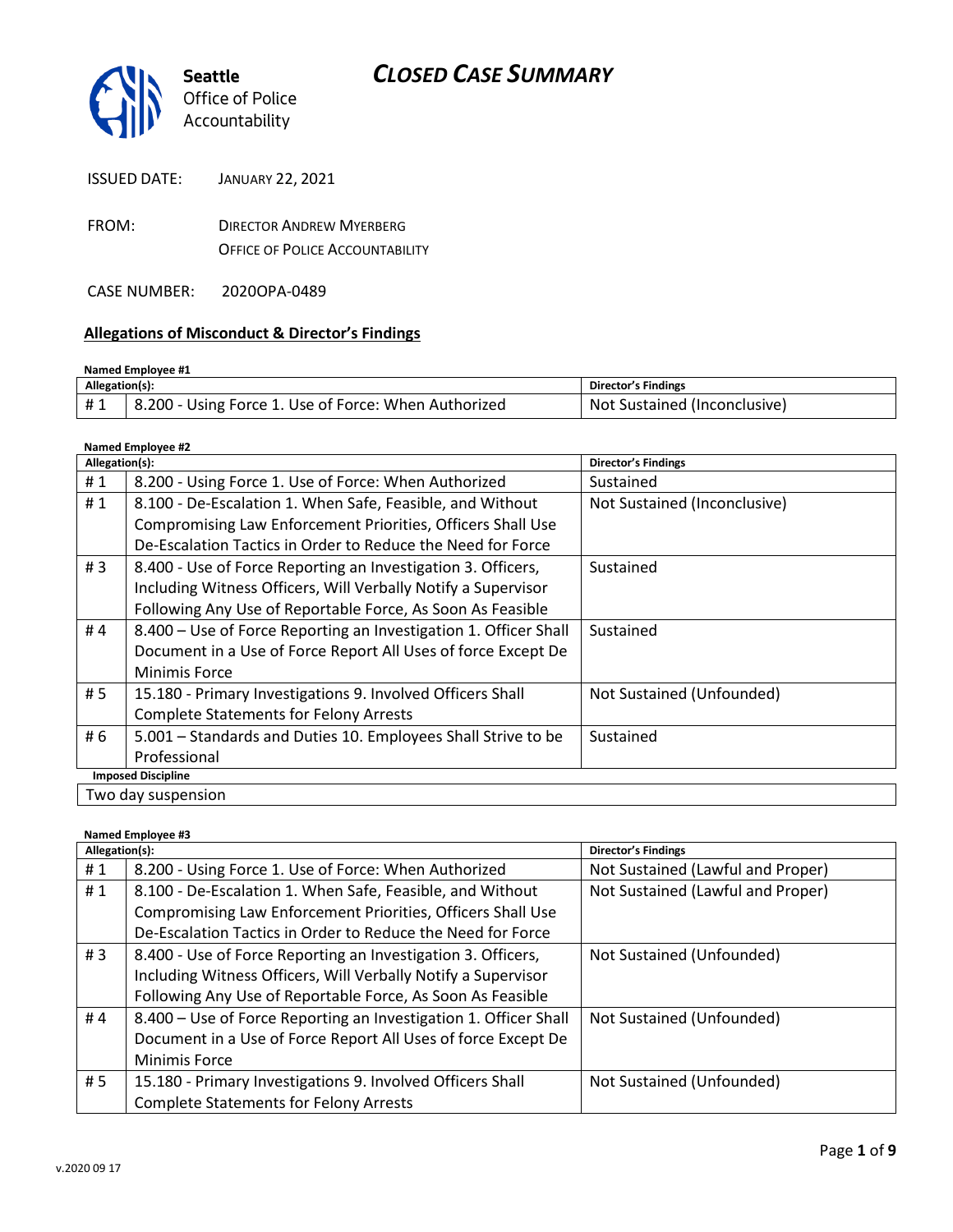

# *CLOSED CASE SUMMARY*

OPA CASE NUMBER: 2020OPA-0489

| Named Employee #4 |                                                              |                                   |  |  |
|-------------------|--------------------------------------------------------------|-----------------------------------|--|--|
| Allegation(s):    |                                                              | Director's Findings               |  |  |
| #1                | 6.010 - Arrests 6.010-TSK-1 Sergeant Screening and Approving | Not Sustained (Lawful and Proper) |  |  |
|                   | An Arrest 3. Completes a Sergeant Arrest Screening           |                                   |  |  |
|                   | Supplement                                                   |                                   |  |  |

## *This Closed Case Summary (CCS) represents the opinion of the OPA Director regarding the misconduct alleged and therefore sections are written in the first person.*

### **EXECUTIVE SUMMARY:**

The Complainant alleged that he was subjected to excessive force by Named Employee #1, Named Employee #2, and Named Employee #3, and that these officers failed to de-escalate. OPA further alleged that Named Employee #2 and Named Employee #3 failed to report and document force and failed to complete a felony statement, as well as that Named Employee #2 made unprofessional statements. Lastly, OPA alleged that Named Employee #4 may have failed to complete a required report.

#### **SUMMARY OF INVESTIGATION:**

Officers, including the Named Employees, were in the confines of the East Precinct responding to ongoing demonstration activity. The officers formed a line across the street and were faced by a large number of demonstrators. At one point, an order was given to the officers by a supervisor to move the demonstrators back. The officers stepped forward with their batons extended, while stating: "move back." The officers approached the demonstrators, who remained where they were standing. The officers moved directly up to the demonstrators, extended their batons, and pushed the demonstrators back. The officers continued to repeat this.

A review of Body Worn Video (BWV) and third-party video posted on Twitter indicated that, while this was occurring, a physical altercation broke out on the line. It centered around two individuals who had bicycles, one of whom is the Complainant in this case. The video showed an unidentified officer – referred to here as Unidentified Officer #1 (UO#1) – move the other bicyclist – who was to the Complainant's right – back. Officers, including Named Employee #3 (NE#3), simultaneously pushed the Complainant back. UO#1's shield made contact with the other bicyclist and he pushed back against it. The other bicyclist moved back temporarily and then advanced towards the line and quickly moved his body in the direction of the officer who had pushed him. While doing so, the Complainant gesticulated with his left hand, which was raised in the air. He was holding his bicycle with his left hand. The Complainant, who remained to the right of the other bicyclist, also waved his left hand while holding onto his bicycle with his right hand. The other bicyclist's actions caused UO#1 to recoil. UO#1 pushed forward towards the other bicyclist with a shield raised. Other officers, including Named Employee #1 (NE#1), Named Employee #2 (NE#2), and NE#3 converged on both the other bicyclist and the Complainant, eventually pulling both to the ground.

NE#1 and NE#2 both used force on the Complainant while he was on the ground. Neither officers' BWV showed the extent and nature of their force given the close range. BWV from a witness officer showed portions of the force, including NE#2 striking the Complainant's leg area multiple times. From OPA's perspective, NE#1's force was not fully shown on the video, though it appeared that he did strike the Complainant at least once. The witness officer's BWV showed the Complainant physically resisting, but his exact actions were unclear given the distance and the positioning of NE#1 and NE#2, which partially blocked the view of the Complainant.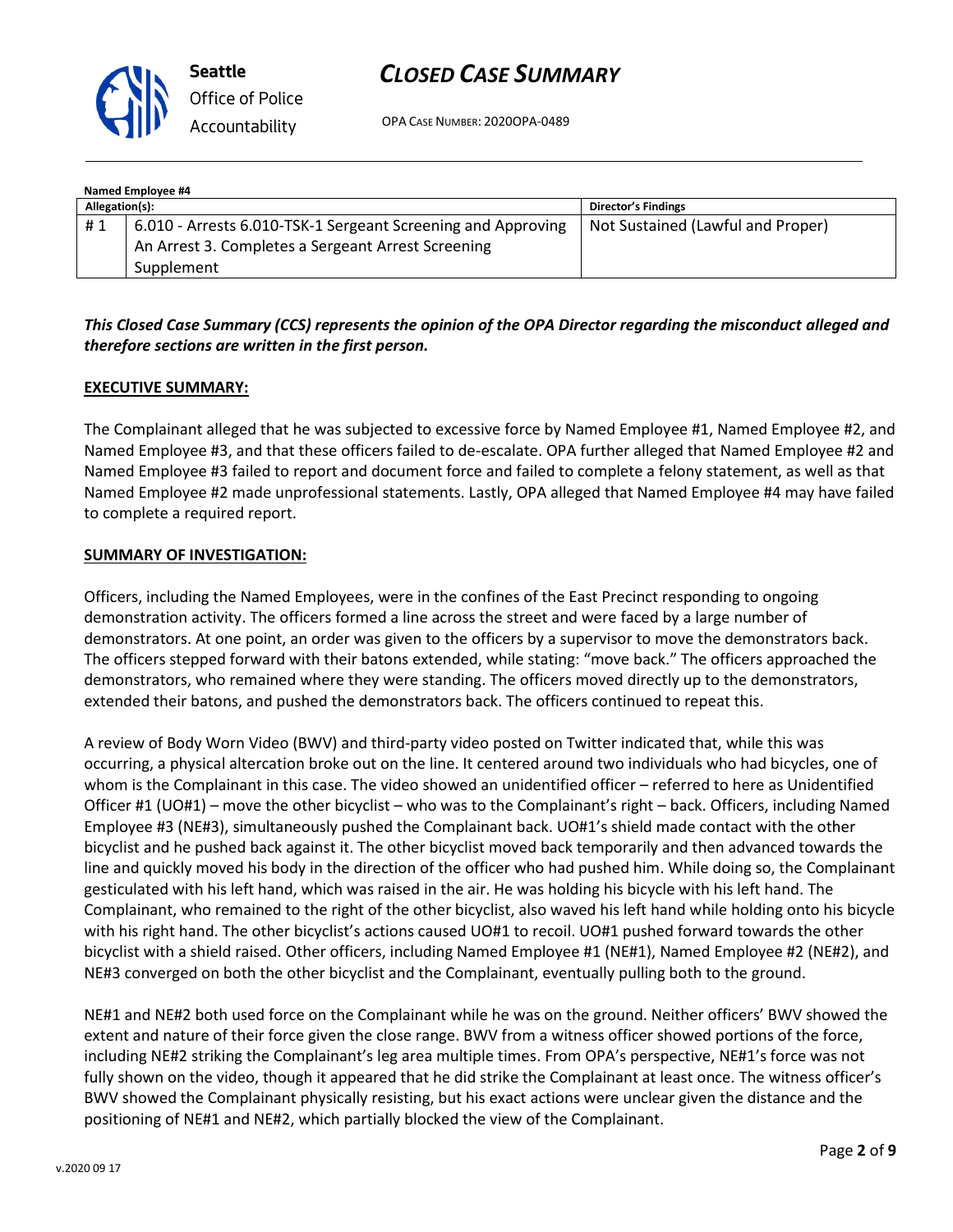

# *CLOSED CASE SUMMARY*

OPA CASE NUMBER: 2020OPA-0489

NE#1 later reported striking the Complainant once in the back with a closed fist after observing the Complainant repeatedly kicking at officers in an apparent attempt to cause injury. NE#2 did not initially report using force but later acknowledged to OPA that he struck the Complainant's legs several times while the Complainant was on the ground. NE#2 stated that he did so based on the Complainant's refusal to turn onto his stomach.

The Complainant was ultimately arrested for assaulting a police officer. NE#1 wrote the report and documented seeing the Complainant strike an unidentified officer with his bicycle, causing that officer to move backwards. Neither NE#2 nor NE#3 wrote reports concerning the arrest. From a review of the BWV, OPA could not find any indication that the Complainant struck an officer with his bicycle. However, OPA also could not foreclose that NE#1 perceived this to be the case from his vantage point. As indicated above, UO#1 was not identified and did not provide a statement concerning this incident. Given the lack of a victim statement and clear video evidence of the alleged assault, this charge was later dismissed against the Complainant.

The Complainant filed this OPA complaint. He alleged that he was subjected to excessive force by NE#1 and NE#2 while on the ground. He also asserted that NE#3 pushed him back for no reason. He additionally contended that all of the officers failed to de-escalate. After reviewing the BWV, OPA added additional incident and force reporting allegations against NE#2 and NE#3, as well as a professionalism allegation against NE#2. Lastly, OPA alleged that a supervisor, Named Employee #4 (NE#4), failed to complete a Sergeant's Arrest Screening Report.

## **ANALYSIS AND CONCLUSIONS:**

## **Named Employee #1 - Allegation #1** *8.200 - Using Force 1. Use of Force: When Authorized*

As indicated above, NE#1 asserted that he moved to take the Complainant into custody because he observed the Complainant assault another officer. He stated that he took the Complainant down to the ground and attempted to control his body and place him into handcuffs. NE#1 reported that the Complainant was physically resistive and started kicking at officers. NE#1 reported that he struck the Complainant once in the back area to prevent him from continuing to resist and kick. NE#1 said that, given the Complainant's behavior, the force he used was reasonable, necessary, and proportional. The Complainant, for his part, alleged that the force was excessive and that he was not engaged in behavior that would have warranted NE#1 punching him.

As a threshold mater and as discussed above, OPA could not determine whether the Complainant did, in fact, assault UO#1. If the Complainant did not do so and NE#1 was aware of this, his arrest would have been improper, and any force used to take him into custody would have been excessive. Unfortunately, this issue is inconclusive, primarily due to the fact that UO#1 was not identified and NE#1 was no longer employed by SPD at the time of this investigation and declined to be interviewed.

In addition, based on a review of the various video, the Complainant was clearly moving his body and, at one point, appeared to raise his leg. However, OPA could not clearly discern whether, at the time NE#1 struck him, the Complainant was actively kicking at officers. If he was, and presupposing that there was probable cause to arrest him in the first place, a punch to prevent that behavior would have been consistent with policy and with NE#1's training. On the other hand, if, as the Complainant asserted, he was not actively posing a threat to officers, the force would almost certainly have been improper.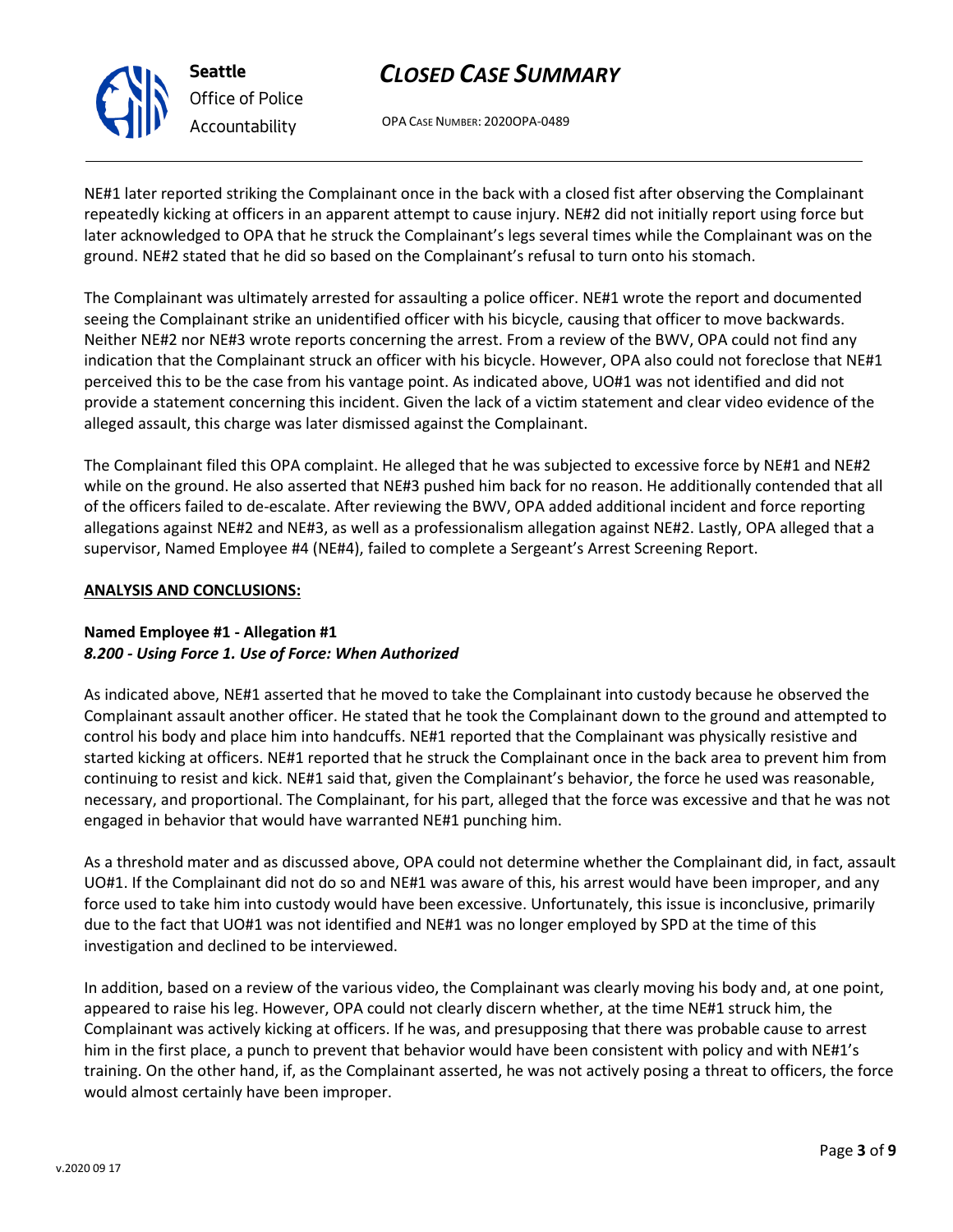

# *CLOSED CASE SUMMARY*

OPA CASE NUMBER: 2020OPA-0489

Ultimately, given the outstanding questions of fact outlined above, OPA concludes that whether NE#1 used excessive force is inconclusive and recommends that this allegation be Not Sustained.

### Recommended Finding: **Not Sustained (Inconclusive)**

### **Named Employee #2 - Allegation #1** *8.200 - Using Force 1. Use of Force: When Authorized*

The Complainant alleged that NE#2 subjected him to excessive force by repeatedly hitting him.

SPD Policy 8.200(1) requires that force used by officers be reasonable, necessary and proportional. Whether force is reasonable depends "on the totality of the circumstances" known to the officers at the time of the force and must be balanced against "the rights of the subject, in light of the circumstances surrounding the event." (SPD Policy 8.200(1).) The policy lists a number of factors that should be weighed when evaluating reasonableness. (*See id*.) Force is necessary where "no reasonably effective alternative appears to exist, and only then to the degree which is reasonable to effect a lawful purpose." (*Id*.) Lastly, the force used must be proportional to the threat posed to the officer. (*Id*.)

As indicated above, NE#2 did not contemporaneously report the force he used. This prevented OPA from obtaining a clear perspective as to the facts NE#2 relied upon to justify the level and extent of force applied. When later interviewed by OPA, NE#2 provided the following description of the ongoing circumstances at the time force was used:

> [A]nd so at that point in time, um, as far as I could remember, I was just trying to hold his legs down, hold the gentleman's legs to the ground, and control his lower body so that other officers could place him into handcuffs, and like I said, as he was lying on his side, I was trying to—yell at him to get onto his stomach so that we could put him into handcuffs. So, and eventually he went to his side. Um, it was my—it was my thought that I pushed him to the ground with my right hand, so I reached around and grabbed onto his like uh, upper right thigh a couple of times. Uh, his jeans were extremely tight, and so I was just trying to grab ahold with my glove, which was slippery, and uh, trying to get ahold of his jeans, and then eventually he—he pushed over, face-down.

OPA asked NE#1 why he felt his force was warranted given the above and he stated: "Those strikes were to get him under control, and to get him onto his stomach…" Notably, NE#2 did not indicate that the Complainant was kicking him or presenting any threat of physical harm at the time of the force. Indeed, while the video is imperfect, OPA saw no clear evidence of such a threat.

SPD provides training to officers on the use of intermediate force – such as strikes – on a prone individual. The Department instructs officers that, depending on the individual's conduct and the threat level posed – a higher amount of force may be appropriate. The training provides the examples of an individual trying to get up off of the ground, turning towards an officer, or grabbing hold of an officer as where intermediate force can be used. Inherent in all of those situations is a heightened risk of harm to an officer. Such a risk is not as evident where an individual is "turtled" or where an individual may be refusing to immediately roll over onto the stomach without presenting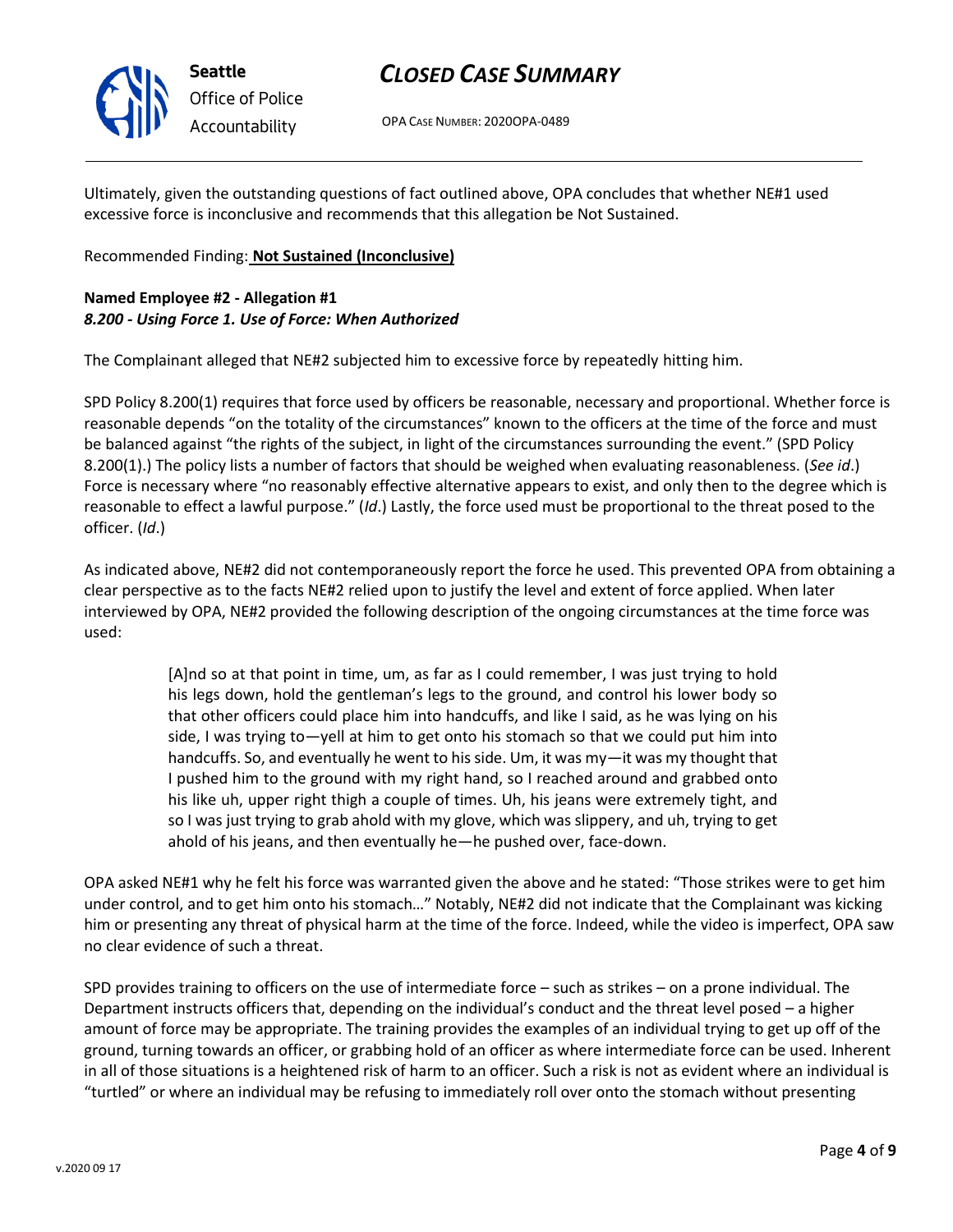

## *CLOSED CASE SUMMARY*

OPA CASE NUMBER: 2020OPA-0489

other indicators of an intent to cause harm. Moreover, even where intermediate force is warranted, that force must still be reasonable, necessary, and proportional, and the officer needs to modulate force where appropriate.

Here, OPA finds that, even under NE#2's recitation of the facts and even assuming that there was a valid basis to arrest the Complainant, his force was inconsistent with his training and with policy. First, NE#2 did not recount that the Complainant posed an active threat of harm and solely pointed to his desire to get the Complainant to roll over. While physical force was permitted to effectuate this, an appropriate level of force would have been control holds, body weight and positioning, and/or a cross-face, not repeated strikes. Second, even if force was reasonable and necessary under the circumstances, OPA finds that the extent of force used – multiple strikes to the lower body of the Complainant – was not proportional given the lack of a clear threat of harm.

For these reasons, OPA recommends that this allegation be Sustained.

#### Recommended Finding: **Sustained**

#### **Named Employee #2 - Allegation #2**

## *8.100 - De-Escalation 1. When Safe, Feasible, and Without Compromising Law Enforcement Priorities, Officers Shall Use De-Escalation Tactics in Order to Reduce the Need for Force*

"De-escalation tactics and techniques are actions used by officers, when safe and without compromising law enforcement priorities, that seek to minimize the likelihood of the need to use force during an incident and increase the likelihood of voluntary compliance." (SPD Policy 8.100-POL-1.)

The policy further instructs that: "When safe and feasible under the totality of circumstances, officers shall attempt to slow down or stabilize the situation so that more time, options and resources are available for incident resolution." (*Id*.) Officers are also required, "when time and circumstances permit," to "consider whether a subject's lack of compliance is a deliberate attempt to resist or an inability to comply based on factors" such as "mental impairment…drug interaction…[and/or] behavioral crisis." (*Id*.) These mental and behavioral factors should be balanced by the officer against the facts of the incident "when deciding which tactical options are the most appropriate to bring the situation to a safe resolution." (*Id*.)

De-escalation is inarguably a crucial component of the Department's obligations under the Consent Decree; however, it is not purposed to act as an absolute bar to enforcing the law when necessary. That being said, where officers fail to fully de-escalate and instead act in a manner that increases the need for force and the level of force used, such conduct is inconsistent with the Department's policy and expectations.

In evaluating whether NE#2 appropriately de-escalated prior to using force, OPA is stymied by its inability to conclusively determine whether the Complainant was actively engaged in assaultive behavior at the time. If he was, de-escalation would not have been required and NE#2 would have been permitted to immediately act. If he was not, there would not have been a legitimate basis to go hands-on with the Complainant absent first complying with the de-escalation policy.

Given the limitations of the video and this outstanding question, OPA recommends that this allegation be Not Sustained – Inconclusive.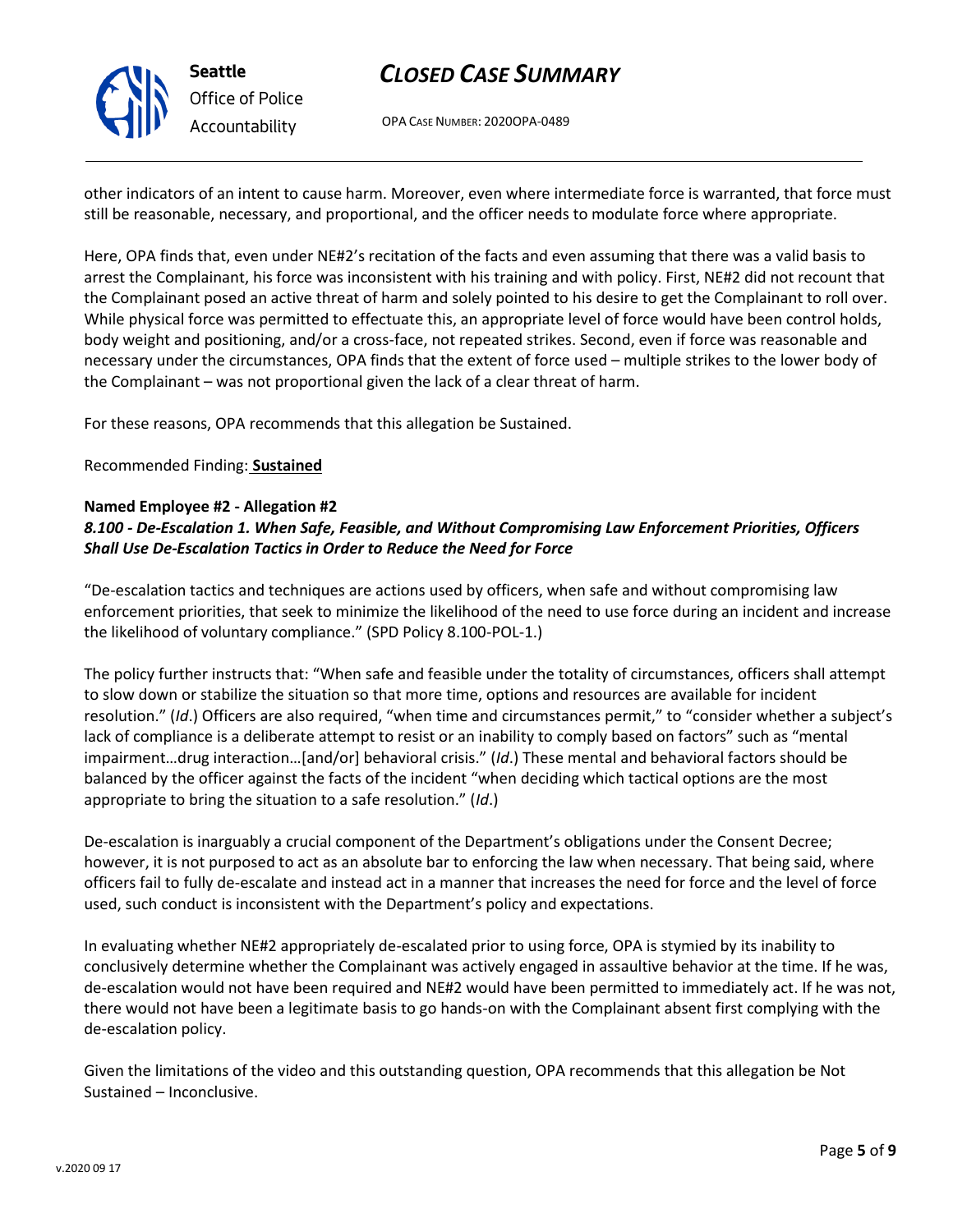

## *CLOSED CASE SUMMARY*

OPA CASE NUMBER: 2020OPA-0489

#### Recommended Finding: **Not Sustained (Inconclusive)**

#### **Named Employee #2 - Allegation #3**

*8.400 - Use of Force Reporting an Investigation 3. Officers, Including Witness Officers, Will Verbally Notify a Supervisor Following Any Use of Reportable Force, As Soon As Feasible*

SPD Policy 8.400-POL-3 requires that officers who use reportable force – Type I through Type III – verbally notify a supervisor as soon as feasible. SPD Policy 8.400-POL-1 additionally requires that officers subsequently document that force in a use of force report.

NE#2 admittedly did not notify his supervisor of the force he used, which was clearly Type II and needed to be reported. He also did not document this force in a use of force report and, again, was required to have done so. NE#2 did not have an excuse for these failures, explaining that it was simply an oversight.

These policies are in place to ensure the thorough and critical review of force, which is a mandate under the Consent Decree, and which is essential to ensuring community trust and confidence in the Department. Not complying with these policies is simply unacceptable and not tolerated within the Department.

Accordingly, OPA recommends that this allegation and Allegation #4 both be Sustained.

Recommended Finding: **Sustained**

#### **Named Employee #2 - Allegation #4** *8.400 – Use of Force Reporting an Investigation 1. Officer Shall Document in a Use of Force Report All Uses of force Except De Minimis Force*

For the same reasons as stated above (*see* Named Employee #2 – Allegation #3), OPA recommends that this allegation be Sustained.

Recommended Finding: **Sustained**

## **Named Employee #2 - Allegation #5** *15.180 - Primary Investigations 9. Involved Officers Shall Complete Statements for Felony Arrests*

SPD Policy 15.180-POL-9 requires that officers complete statements for felony arrests.

Both NE#2 and NE#3 stated that they did not initially generate statements because they did not know that the Complainant had been arrested for a felony. The officers indicated that they were not informed that evening by a supervisor that a statement was required. NE#3 told OPA that he was later asked by his supervisor to complete a statement and, even though he did not believe that he was involved in the arrest, he did so.

Ultimately, OPA does not believe that the officers violated policy by initially failing to complete statements. OPA finds it reasonable under the circumstances that they did not know that they were required to do so. Accordingly, OPA recommends that this allegation be Not Sustained – Unfounded as against both NE#2 and NE#3.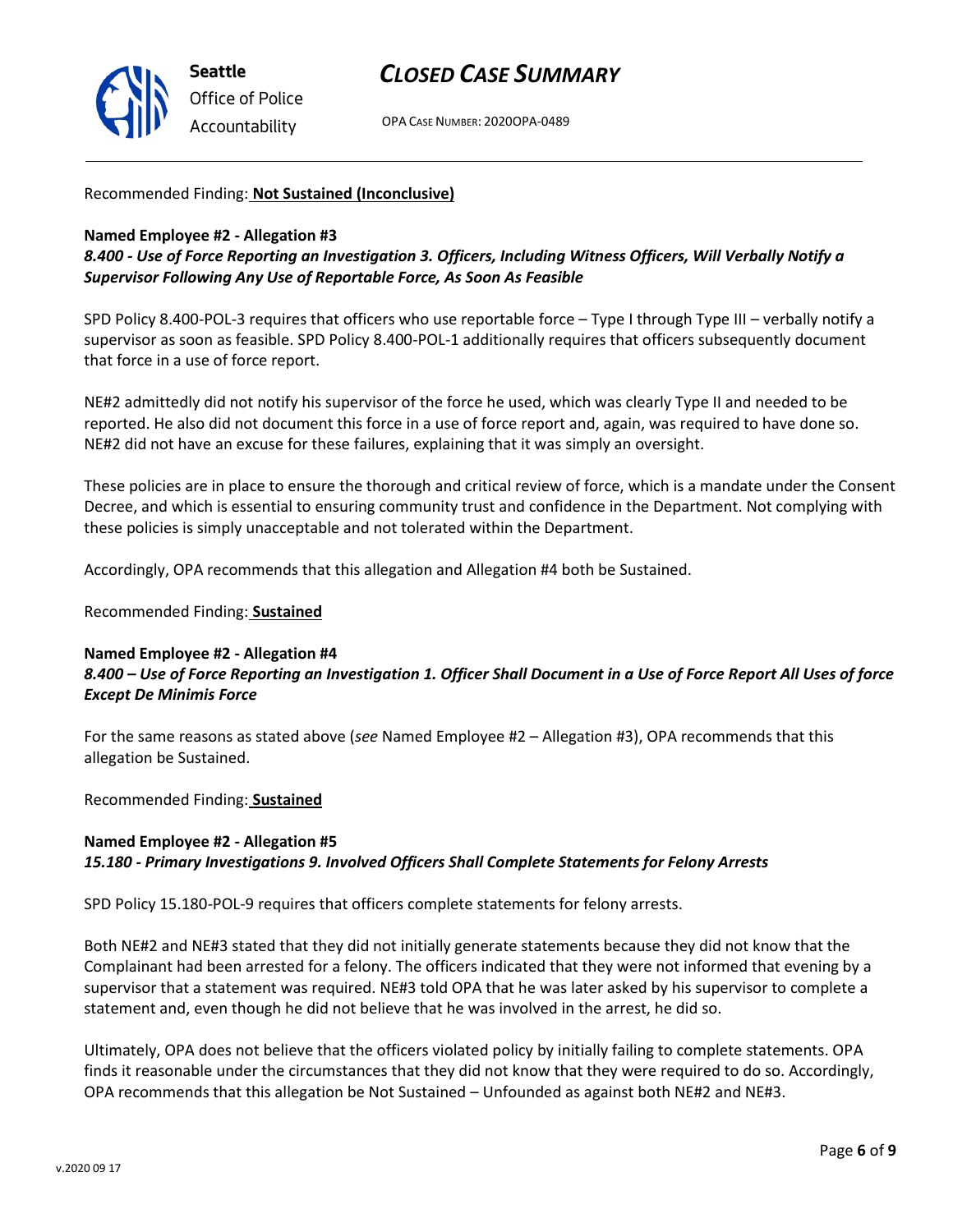

## *CLOSED CASE SUMMARY*

OPA CASE NUMBER: 2020OPA-0489

#### Recommended Finding: **Not Sustained (Unfounded)**

#### **Named Employee #2 - Allegation #6**

#### *5.001 – Standards and Duties 10. Employees Shall Strive to be Professional*

SPD Policy 5.001-POL-10 requires that SPD employees "strive to be professional at all times." The policy further instructs that "employees may not engage in behavior that undermines public trust in the Department, the officer, or other officers." (SPD Policy 5.001-POL-10.) The policy further states the following: "Any time employees represent the Department or identify themselves as police officers or Department employees, they will not use profanity directed as an insult or any language that is derogatory, contemptuous, or disrespectful toward any person." (*Id*.) Lastly, the policy instructs Department employees to "avoid unnecessary escalation of events even if those events do not end in reportable uses of force." (*Id*.)

The BWV video of this incident captured NE#2 making the following statements during his interaction with the Complainant:

- Referring to the Complainant as: "You piece of shit" and "you little fuck."
- Stating to the Complainant: "Get on your stomach…you motherfucker."
- Telling the Complainant, after a question about the status of the Complainant's bicycle: "Nobody gives a shit…you gave up that bicycle when you fucked with us!"

These comments were clearly unprofessionally as they included profanity directed as an insult, as well as were derogatory, disrespectful, and contemptuous. Regardless of the situation, these types of statements are impermissible and warranting of discipline. Accordingly, OPA recommends that this allegation be Sustained.

#### Recommended Finding: **Sustained**

#### **Named Employee #3 - Allegation #1** *8.200 - Using Force 1. Use of Force: When Authorized*

Based on a review of the BWV, NE#3's force consisted of pushing the line of demonstrators, including the Complainant, back. At the time he did so, NE#3 was acting pursuant to direction from his chain of command to move the demonstrators.

OPA finds that NE#3's force was not excessive and was permissible to further his stated law enforcement objective. NE#3 did not use any strikes or anything other than the low-level force needed to move the crowd back.

Accordingly, OPA recommends that this allegation be Not Sustained – Lawful and Proper.

Recommended Finding: **Not Sustained (Lawful and Proper)**

#### **Named Employee #3 - Allegation #2**

*8.100 - De-Escalation 1. When Safe, Feasible, and Without Compromising Law Enforcement Priorities, Officers Shall Use De-Escalation Tactics in Order to Reduce the Need for Force*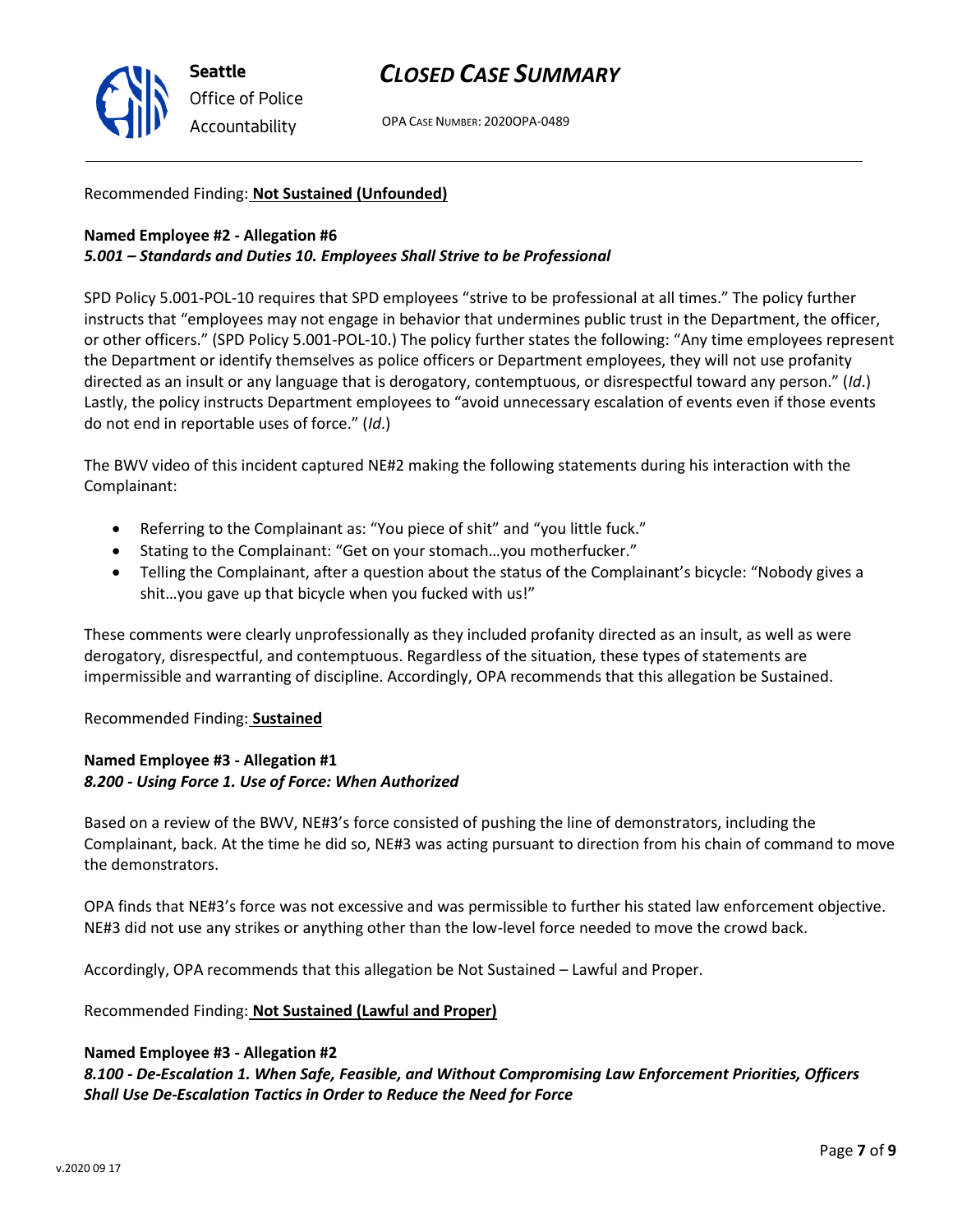

## *CLOSED CASE SUMMARY*

OPA CASE NUMBER: 2020OPA-0489

Prior to the crowd being pushed away, multiple orders were given to demonstrators to move back. The front line of demonstrators did not comply with those directions and stood their ground. Given this, NE#3 was not required to engage in any additional de-escalation prior to moving forward and pushing demonstrators back with his baton.

For these reasons, OPA recommends that this allegation be Not Sustained – Lawful and Proper.

Recommended Finding: **Not Sustained (Lawful and Proper)**

## **Named Employee #3 - Allegation #3**

## *8.400 - Use of Force Reporting an Investigation 3. Officers, Including Witness Officers, Will Verbally Notify a Supervisor Following Any Use of Reportable Force, As Soon As Feasible*

Unlike NE#2, NE#3 did not use reportable force. His force consisted of pushing demonstrators back. In the protest context, such force is considered de minimis and is not required to be reported unless a demonstrator complains of injury or it appeared likely that the force could have caused injury.

As such, NE#3 did not violate policy when he failed to notify a supervisor of his force and when he did not document it in a use of force report. Accordingly, OPA recommends that this allegation and Allegation #4 be Not Sustained – Unfounded as against NE#3.

Recommended Finding: **Not Sustained (Unfounded)**

## **Named Employee #3 - Allegation #4**

## *8.400 – Use of Force Reporting an Investigation 1. Officer Shall Document in a Use of Force Report All Uses of force Except De Minimis Force*

For the same reasons as stated above (*see* Named Employee #3 – Allegation #3), OPA recommends that this allegation be Not Sustained – Unfounded.

Recommended Finding: **Not Sustained (Unfounded)**

## **Named Employee #3 - Allegation #5**

*15.180 - Primary Investigations 9. Involved Officers Shall Complete Statements for Felony Arrests*

For the same reasons as stated above (*see* Named Employee #2 – Allegation #5), OPA recommends that this allegation be Not Sustained – Unfounded.

Recommended Finding: **Not Sustained (Unfounded)**

## **Named Employee #4 - Allegation #1**

## *6.010 - Arrests 6.010-TSK-1 Sergeant Screening and Approving An Arrest 3. Completes a Sergeant Arrest Screening Supplement*

SPD Policy 6.010-TSK-1(3) requires that a Sergeant who screens and approves an arrest completes a Sergeant Arrest Screening Supplement.